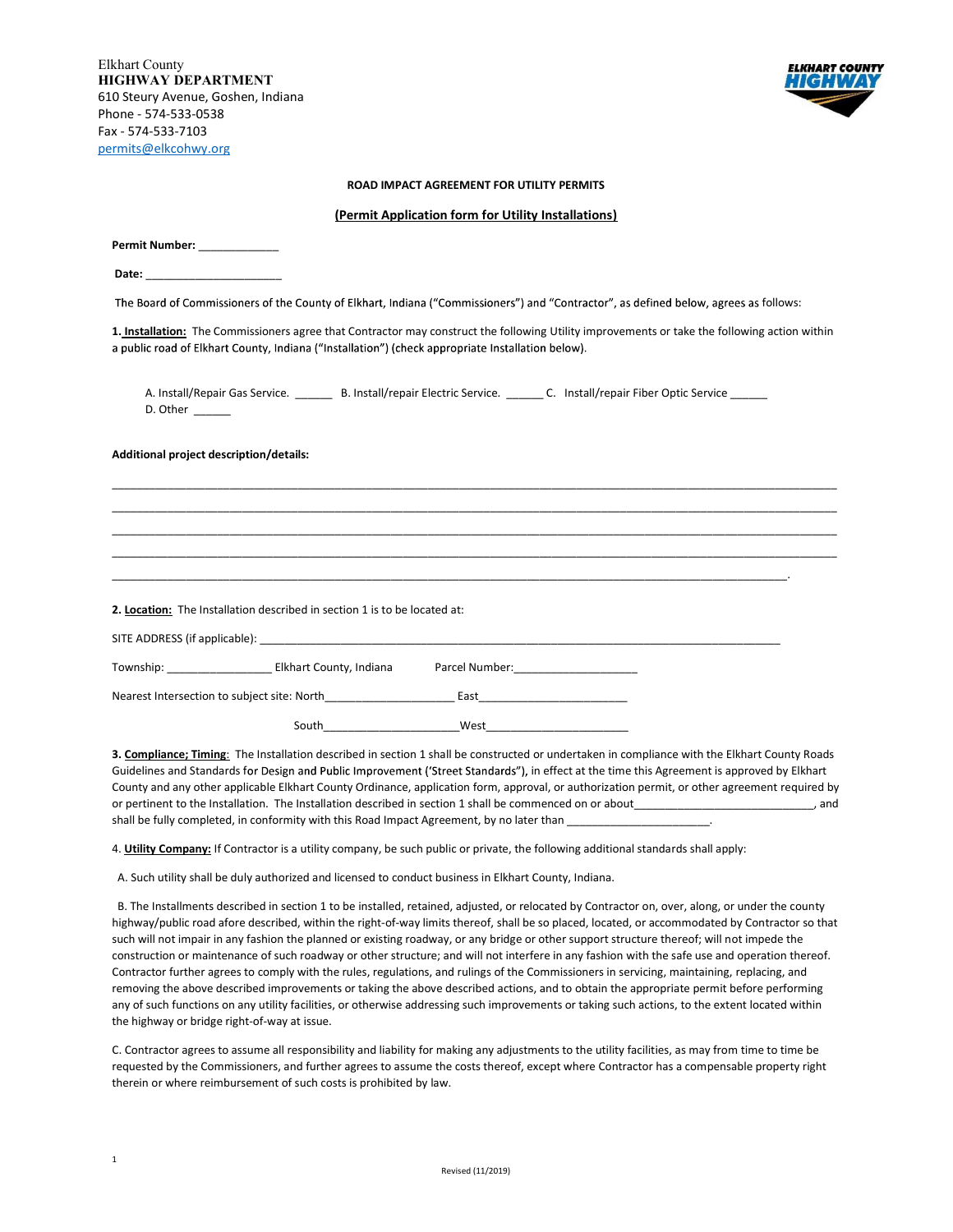

 D. Contractor specifically acknowledges the provisions of Section XI of the Street Standards which are incorporated herein by reference; thus any Installation is subject to removal, relocation, or other alteration at the expense of Contractor per such Street Standards, and fines or other remedies set forth within said Section XI shall specifically apply to the Installation contemplated by this Road Impact Agreement.

5. Damages: The Contractor shall be responsible for any damage it causes to any roadway, drainage structure, or other Public Improvement located within a Right-of-Way during the construction of the Installation described in section 1. Contractor shall be responsible for and indemnify and hold the Commissioners harmless from any claim for damages of any nature, resulting from Contractor's Installation described in section 1, or any actions or undertakings associated therewith, including the payment of attorneys' fees and other expenses incurred in the defense of any claim against the Commissioners.

6. Safety: During the Installation described in section 1, Contractor shall use all reasonable efforts to protect the public from any danger associated with the construction of said improvement or action. Contractor shall be solely responsible for any such damage caused to the public, to include indemnifying and holding harmless Commissioners per section 5 above.

7. Remedies: If the Contractor fails to follow the terms of this Agreement or the requirements found in the "Street Standards," Contractor shall be liable for any damage it causes as a result of the violation of this Agreement or the Street Standards, including attorneys' fees incurred by the Commissioners and all other reasonable costs and expenses incurred in enforcing said standards. Additionally, if Contractor fails to construct, maintain, or undertake the Installation as agreed and in violation of the Street Standards, or if Contractor shall in any fashion breach the terms and conditions of this Road Impact Agreement, or if Contractor shall otherwise fail or refuse to comply with the Zoning and/or Subdivision Ordinance of Elkhart County, Indiana, the Commissioners may seek and pursue all other remedies available at law or in equity, to include the remedy of specific performance or injunctive relief, and in addition thereto, the Commissioners may directly, or through their authorized representatives or departments, cancel, rescind, or terminate any permits or authorization heretofore granted to Contractor, and may withhold any construction, building, occupancy, or other permits sought by Contractor, at the location set forth in section 2 AND at any other locations in Elkhart County, until all such failures, breaches, or violations of Contractor shall be cured to the satisfaction of the Commissioners.

8. Contractor: "Contractor" as used within this Agreement, and in any application, or permit, applicable to the improvements, shall be and mean the company or entity set forth below, or the individual or individuals set forth below. Each person signing this Road Impact Agreement for and on behalf of a company or entity certifies that he or she is duly authorized and empowered on behalf of such company or entity to execute and deliver the same for and on behalf thereof. Any person signing below as "Contractor" in an individual, non-representative capacity, shall be personally responsible and accountable for the terms and conditions of this Road Impact Agreement.

9. Contact Person: The contact person for Contractor, and applicable address and phone number therefore, for all purposes under this Agreement, are as follows:

| Name:         |  |
|---------------|--|
| Address:      |  |
| Phone Number: |  |
| Email:        |  |

10. Agents and Representatives: The duties of Contractor to indemnify and hold Commissioners free and harmless per the terms of this Road Impact Agreement, or the Street Standards, shall apply to Commissioners, Elkhart County Government Generally, and to the officers, agents, elected officials, employees, and representatives thereof.

\_\_\_\_\_\_\_\_\_\_\_\_\_\_\_\_\_\_\_\_\_\_\_\_\_\_\_\_\_\_\_\_\_\_\_\_\_\_\_\_\_\_\_\_\_\_\_\_\_\_\_\_\_\_\_\_\_\_\_\_\_\_\_\_\_\_\_\_\_\_\_\_\_\_\_\_\_\_\_\_\_\_\_\_\_\_\_\_\_\_\_\_\_\_\_\_\_\_\_\_\_\_\_\_\_\_\_\_\_\_\_\_\_\_\_\_\_ \_\_\_\_\_\_\_\_\_\_\_\_\_\_\_\_\_\_\_\_\_\_\_\_\_\_\_\_\_\_\_\_\_\_\_\_\_\_\_\_\_\_\_\_\_\_\_\_\_\_\_\_\_\_\_\_\_\_\_\_\_\_\_\_\_\_\_\_\_\_\_\_\_\_\_\_\_\_\_\_\_\_\_\_\_\_\_\_\_\_\_\_\_\_\_\_\_\_\_\_\_\_\_\_\_\_\_\_\_\_\_\_\_\_\_\_\_ \_\_\_\_\_\_\_\_\_\_\_\_\_\_\_\_\_\_\_\_\_\_\_\_\_\_\_\_\_\_\_\_\_\_\_\_\_\_\_\_\_\_\_\_\_\_\_\_\_\_\_\_\_\_\_\_\_\_\_\_\_\_\_\_\_\_\_\_\_\_\_\_\_\_\_\_\_\_\_\_\_\_\_\_\_\_\_\_\_\_\_\_\_\_\_\_\_\_\_\_\_\_\_\_\_\_\_\_\_\_\_\_\_\_\_\_\_

## 11. Special or Additional Standards (for office use only):

\_\_\_\_\_\_\_\_\_\_\_\_\_\_\_\_\_\_\_\_\_\_\_\_\_\_\_\_\_\_\_\_\_\_\_\_\_\_\_\_\_\_\_\_\_\_\_\_\_\_\_\_\_\_\_\_\_\_\_\_\_.

Contractor shall provide traffic control in accordance with the latest edition of the Indiana Manual of Uniform Traffic Control Devices.

12. Binding Effect: This Agreement shall apply to and be binding upon Contractor, and the successors, assigns, heirs, and beneficiaries of the same.

13. Elkhart County will be held harmless for damage on any utilities buried at a depth of less than 36" (3 feet).